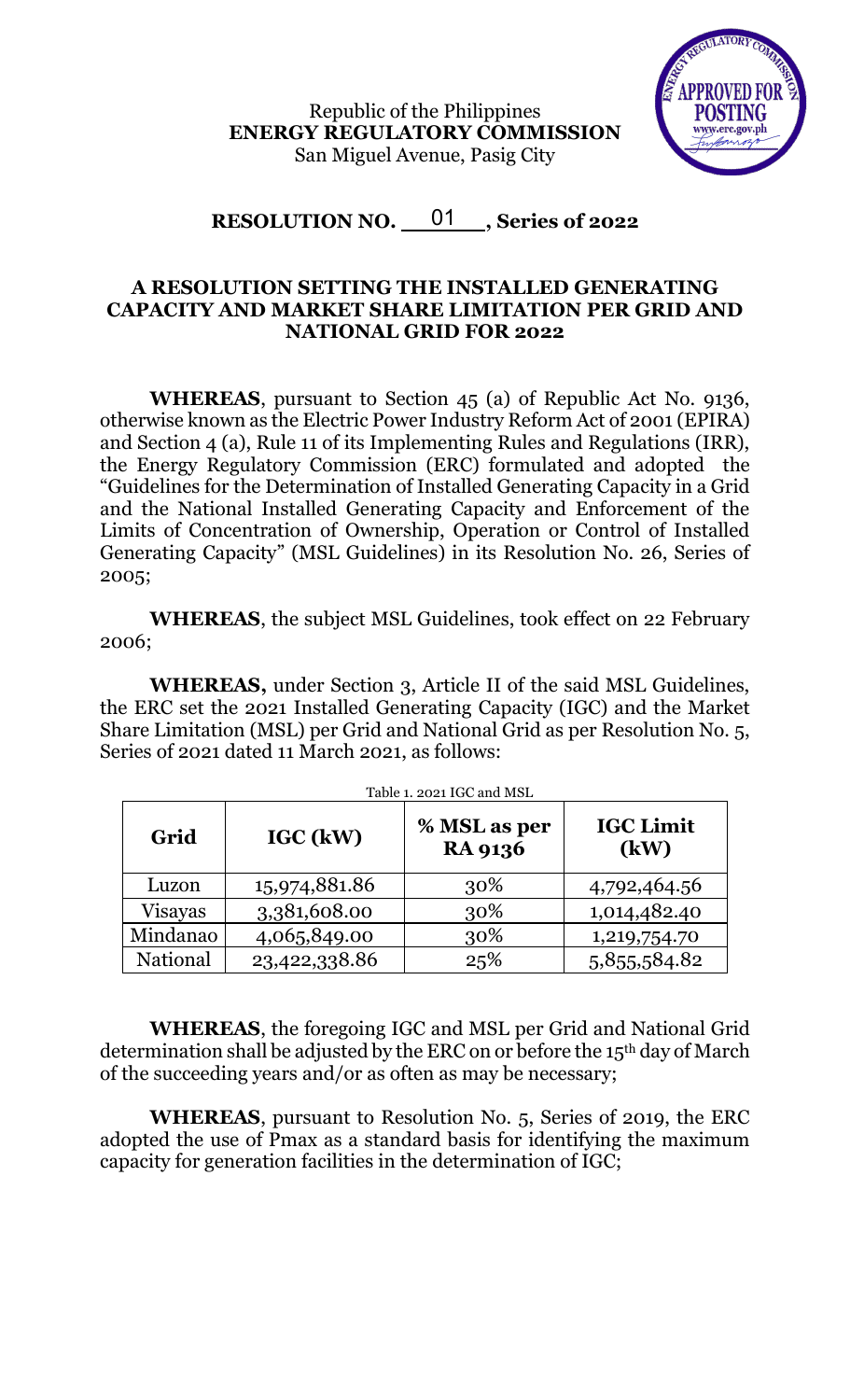**WHEREAS**, the 2014 Revised Rules for the Issuance of Certificates of Compliance (COCs) for Generation Companies, Qualified End-Users and Entities with Self-Generation Facilities, adopted under ERC Resolution No. 16, Series of 2014, defined Pmax as the "maximum demand in MW that a generating unit, or generating block or module, in case of a combined cycle power plant, can reliably sustain for an indefinite period of time, based on the generator capability tests";

**NOW, THEREFORE**, pursuant to its mandate to promote free and fair competition in the generation and supply of electricity to achieve greater operational and economic efficiency, and to ensure consumer protection and enhance the competitive operation of the markets for generation and supply of electricity, the ERC **RESOLVED,** as it hereby **RESOLVES** to set the 2022 IGC and MSL per Grid and National Grid using Pmax as the maximum capacity adopted for generation facilities. The same shall remain and shall be strictly enforced and implemented until the next adjustment thereto which may be on or before the  $15<sup>th</sup>$  day of March of 2023, and every year thereafter, and/or as the need arises, as follows:

| Grid            | IGC (kW)     | % MSL as per<br><b>RA 9136</b> | <b>IGC Limit (kW)</b> |
|-----------------|--------------|--------------------------------|-----------------------|
| Luzon           | 17,077,537   | 30%                            | 5,123,261             |
| <b>Visayas</b>  | 3,372,640    | 30%                            | 1,011,792             |
| Mindanao        | 4,201,042    | 30%                            | 1,260,313             |
| <b>National</b> | 24, 651, 219 | 25%                            | 6,162,805             |

Table 2. 2022 IGC and MSL

This Resolution and its Appendix "A", hereto attached and made as an integral part of this Resolution, shall take effect immediately following their publication in a newspaper of general circulation in the Philippines.

*(This part is intentionally left blank)*